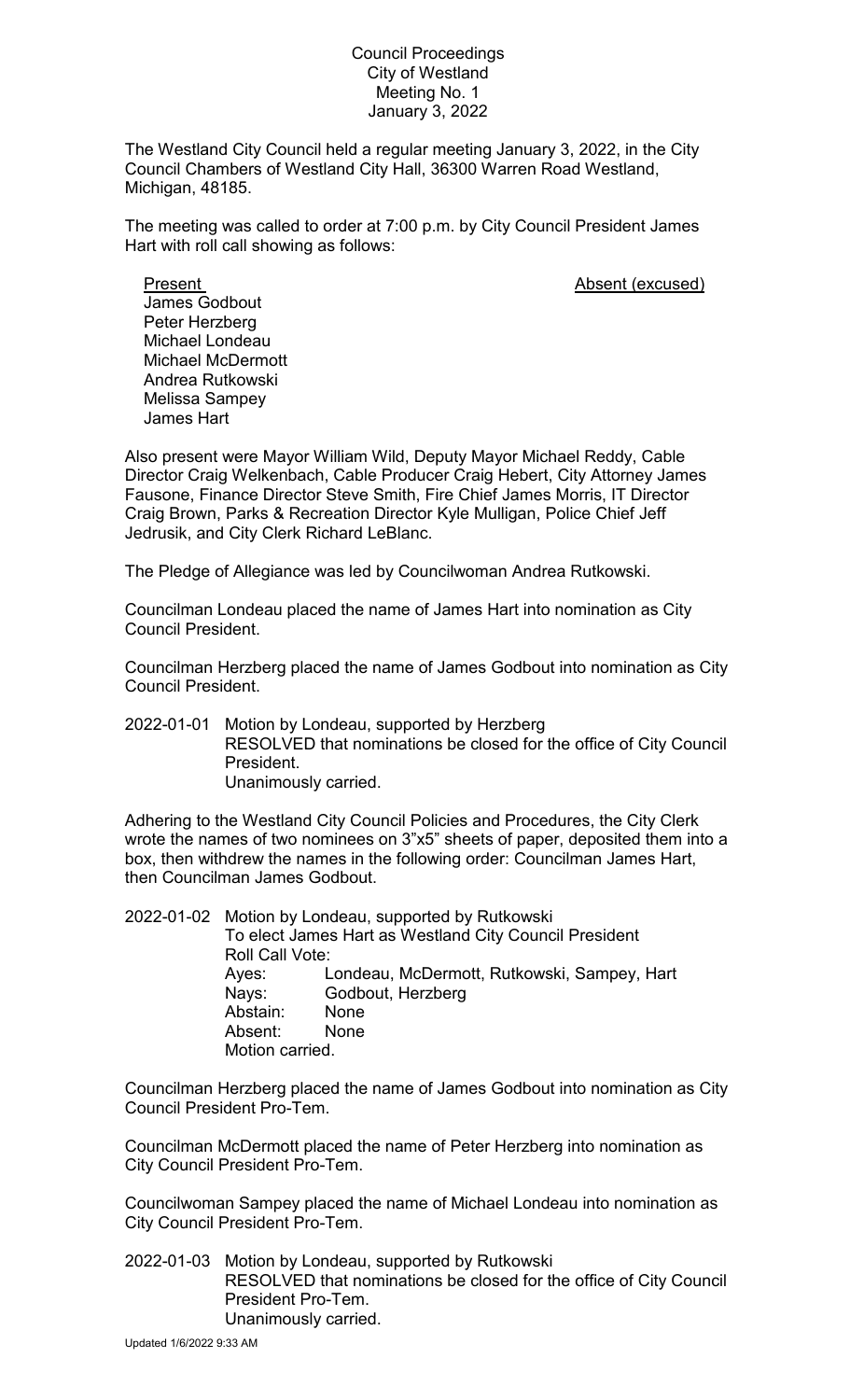Adhering to the Westland City Council Policies and Procedures, the City Clerk wrote the names of three nominees on 3"x5" sheets of paper, deposited them into a box, then withdrew the names in the following order: Councilman James Godbout, then Councilman Peter Herzberg, then Councilman Michael Londeau.

2022-01-04 Motion by Rutkowski, supported by Herzberg To elect James Godbout as Westland City Council President Pro-Tem. Roll Call Vote:<br>Ayes: C Godbout, Herzberg, McDermott Nays: Londeau, Rutkowski, Sampey, Hart Abstain: None Absent: None Motion failed.

2022-01-05 Motion by McDermott, supported by Herzberg To elect Peter Herzberg as Westland City Council President Pro-Tem. Roll Call Vote: Ayes: Godbout, Herzberg, McDermott Nays: Londeau, Rutkowski, Sampey, Hart Abstain: None Absent: None Motion failed.

2022-01-06 Motion by Rutkowski, supported by Sampey To elect Michael Londeau as Westland City Council President Pro-Tem. Roll Call Vote: Ayes: Londeau, Rutkowski, Sampey, Hart Nays: Godbout, Herzberg, McDermott Abstain: None Absent: None Motion carried.

State Representative Kevin Coleman offered a legislative update.

Mayor Wild presented certificates to the winners of the Annual Holiday Decorating Contest: Ramon Rolack, Matt Sutela, and Randy and Kim Krause.

2022-01-07 Motion by Herzberg, supported by Rutkowski

- RESOLVED that Council grants approval of the Consent Calendar as follows:
- Approval of Bid for Official City Newspaper, one (1) year contract to the Observer & Eccentric Newspaper, unit cost \$4.10 per column inch.
- Approval of KnowBe4 Email and Cyber Security Training Subscription Renewal through CDW-G; subscription shall be effective immediately for a period of one (1) year, amount \$5,440.
- *-* Approval of Non-Emergency Telephone Recording System Service Maintenance Agreement with Word Systems for the Police Department; term of agreement shall be for five (5) years, amount \$29,140.
- Approval of request from Relay 4 Life to hold their annual kickoff fundraising event at City Hall on February 10, 2022, from 6:00 p.m. until 8:00 p.m.; rental fee of \$350 for a non-profit package deal is waived.

Unanimously carried.

2022-01-08 Motion by Londeau, supported by McDermott RESOLVED that Council grants approval of minutes of regular meeting held December 20, 2021.